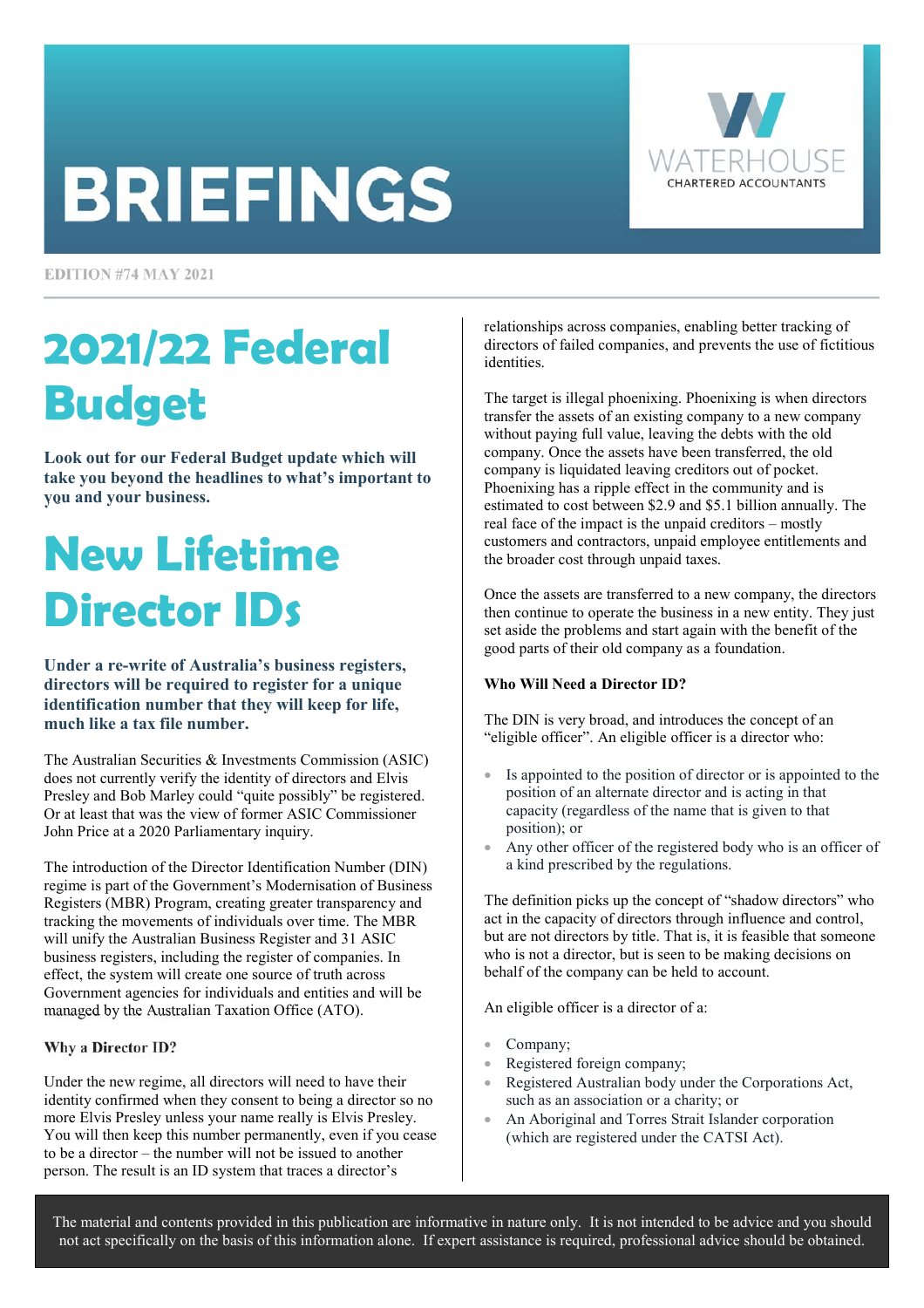

When the system opens, directors will need to apply for an ID through the Australian Business Register system through their myGov account. If you do not have [a myGov account,](https://www.mygovid.gov.au/) it would be a good idea to create one and become familiar with how it works. Your myGov account creates your digital credentials to verify who you are. (Please note that if you do create a myGov account you do not need to link it to the ATO. However, if you do link your myGov account to the ATO, please also note that we can still access your ATO correspondence via our login to the ATO communication portal.)

When you register, you will need to declare that the information you have provided is true and correct, you are or will be an eligible officer within 12 months, and you do not have an existing ID (or applied for one).

Existing directors will have until 30 November 2022 to acquire a DIN (30 November 2023 for directors of corporations under CATSI). For the first year of the program, new directors will have 28 days to apply for a DIN from the time of their appointment. From the first year onwards, you will need to have a DIN prior to being appointed as a director.

Unlike the existing system that merely registers information, the new regime will verify a director's information and may utilise other sources of information such as your driver's licence and/or link to your client record held by the ATO.

### **The Problem of Directors in Name Only**

The new regime will not overcome one problem area – where naive participants are encouraged to become directors in name only, such as elderly parents or a spouse. That is, the identity of that person is legitimate, but their role as a director is merely window dressing and they do not fulfil the role as active participants - a situation that is not uncommon in family groups.

It is important that anyone agreeing to be a director understands the implications of being a director. Being a director is not just a title; it is a responsibility. At a financial level, directors are responsible for ensuring that the company does not trade while insolvent. The by-product of this is that the directors may be held personally liable for the debt incurred.

The director penalty regime has also been tightened up in recent years to ensure that directors are personally liable for PAYG withholding, net GST and superannuation guarantee charge liabilities if a company fails to meet its obligations by the due date. For many small businesses, the directors are also often personally responsible for company loans secured against property, e.g. the family home.

Failing to perform your duties as a director is a criminal offence with fines of up to \$200,000 and five years in prison. Ignorance is not a legal defence. Do not sign anything unless you understand the consequences.

### **Better Monitoring and Bigger Teeth for ASIC**

The introduction of a structured director verification system comes with greater controls and influence by the regulators to enforce the law with civil penalties of up to \$200,000 in situations which include:

- Failure to register within the relevant timeframes;
- Applying for multiple DINs;
- Misrepresenting a DIN; and
- Accessorial liability where someone seeks to pervert the system.

Failure to register when required is a strict liability, and the regulator does not have to prove fault; they will simply issue an infringement notice.

### **The Top Eight Reasons Staff Leave**

**Australia is facing a shortage of skilled labour. When the supply of staff dries up, the focus often turns to retention. But the first step is to understand why people you want to stay might choose to move on.** 

Very few people will reveal the whole truth about why they leave an employer. Partly they do not want their previous employer to think badly of them or they do not want to hurt anyone's feelings. For others, it is just not worth getting into it. However, there is almost always a catalyst for change. It might not always be the employer, but it is very rare that it is "just time":

- 1. Change in leadership leadership vacuum or concern about the impact of the change;
- 2. Work not challenging this is the classic reason for leaving that is behind the "it's just time" comment. The employee feels as if the company has nothing left to offer;
- 3. Conflict with a supervisor your business can have the best retention policies and strategies in place, but a conflict between manager and subordinate is immediate and damaging;
- 4. Change in company dynamics each company is generally made up of smaller sub-groups. These might be based on age, gender, professional status or cultural identity. The

#### **Head Office**

Suite 12 Level 3. **Gateway Building** 1 Mona Vale Road Mona Vale NSW 2103

#### **Sydney Office**

Suite 802 Level 8 23 O'Connell Street Sydney NSW 2000 T 02 8973 2222 admin@waterhouseca.com.au www.waterhouseca.com.au ABN 60 535 258 608

Liability limited by a scheme approved under Professional<br>Standards Legislation



**Chartered Accountants**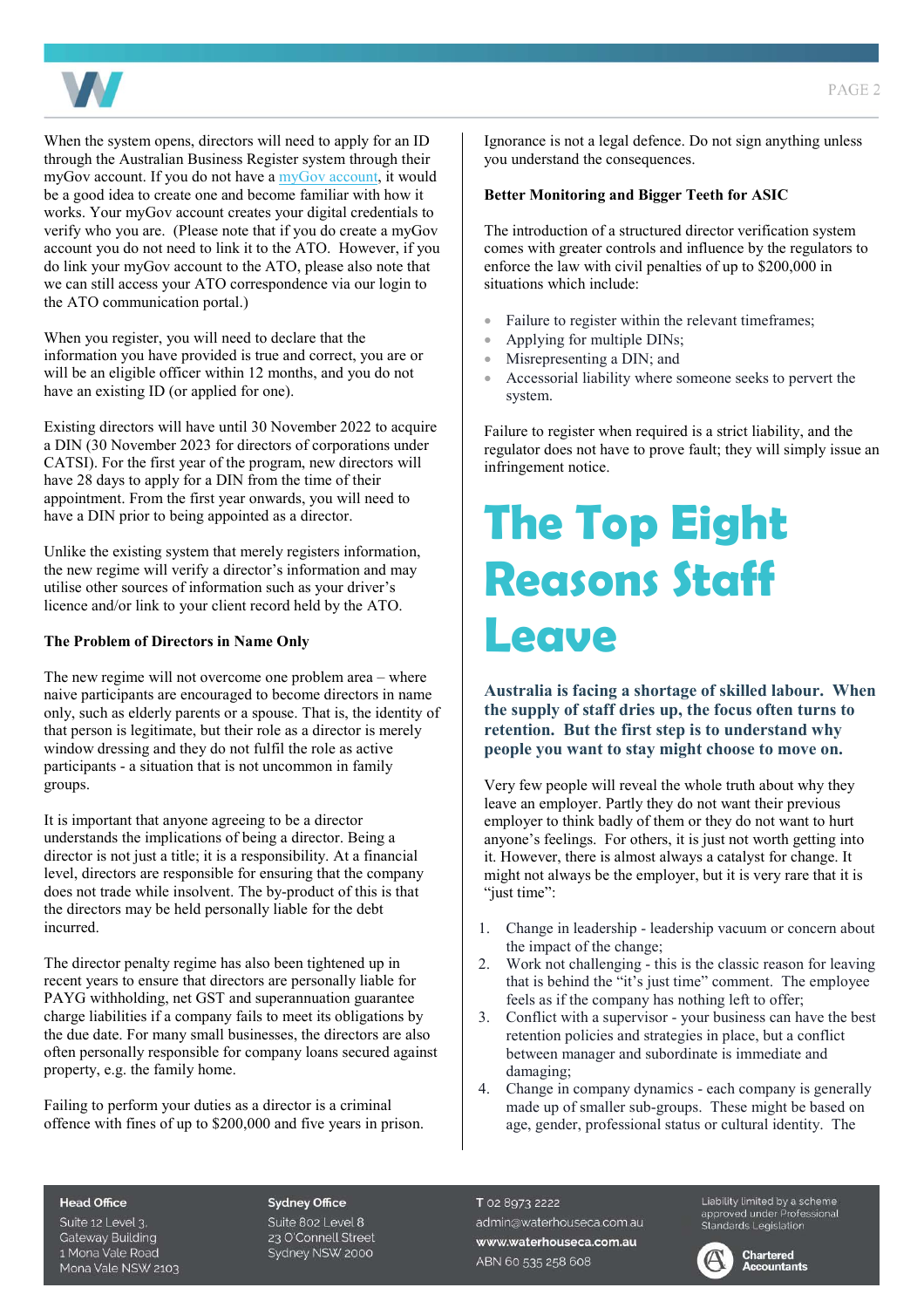

loss of a popular team member from one of these groups will be more deeply felt by their subgroup;

- 5. Unfavourable change in responsibilities changes in team structures, reallocation of resources or taking on new assignments that are not within the skills set or comfort level of the employee;
- 6. Life work balance issues retention is about mutual respect for priorities; the employer respecting the employee's personal responsibilities and employees recognising that they have corporate responsibilities. Both need to be fulfilled;
- 7. Poor recruitment professional or cultural misfits. Ever hired Mr Right Now rather than Mr Right; and
- 8. Lack of recognition for perceived value overlooked for opportunities held out, but not delivered.

Sometimes, it is not all bad. We have all had them; an employee who is a cultural and professional misfit. Decisive action when there is a poor fit can improve team morale.

### **Tax Exemption for "Granny Flat Arrangements"**

**To protect older Australians, the Government has moved to formalise "granny flat arrangements" by providing an incentive to protect all parties in the arrangement.** 

Typically, granny flat arrangements occur when an older person transfers some sort of consideration (often title to property or proceeds from the sale of property) to their adult child in exchange for the promise of ongoing care, support and housing. In some circumstances, it is a way for a parent to give their children access to their inheritance when it is needed, not at a later point when the person dies.

However, a 2017 Australian Law Reform Commission report highlighted the potential for elder abuse where granny flat arrangements fall apart. If the relationship breaks down, or other unforeseen circumstances arise, the older person can be left homeless. A central problem is a lack of formality in these arrangements.

The tax system, in particular the capital gains tax (CGT) system, acts as a disincentive to formalising a granny flat arrangement. Under the current rules, if a granny flat arrangement if formalised this can lead to an up-front tax liability for the home owners. Also, the children can potentially lose part of their main residence exemption when the parent

pays for the right to live in the home depending on how the arrangement is structured. If the arrangement is left informal, and the money paid by the parent is merely a gift, the main residence exemption is generally unaffected.

Recently released exposure draft legislation seeks to overcome the disincentive to formalising a granny flat arrangement by providing a CGT exemption.

This does not mean that every separate dwelling built out the back of a house will have a CGT exemption. The legal meaning of granny flat is derived from social security law; it describes an arrangement rather than a type of accommodation and can arise whenever money or other consideration is given in exchange for a right to use accommodation for life.

The draft legislation provides that no CGT event will arise from a granny flat arrangement where certain conditions are met, including where the individual with the granny flat arrangement has:

- Reached pension age or has a disability; and
- That the arrangement is in writing and is not of a commercial nature.

### **Your SMSF: When Expenses and Investments are not at Arm's Length**

**We often get questions from clients about what they can and cannot do in their self-managed superannuation fund (SMSF). Often the questions relate to related party transactions – that is, interactions between the SMSF, its assets and its members (or relatives of members).** 

In general, all interactions between your SMSF and its members should be at arm's length – that is, the terms of the transactions are the same as what would be entered into between independent parties, but there are circumstances where the interests of the fund and its members intersect. A transaction which is favourable to either party is deemed to be at non-arm's length terms, which could create some taxation

#### **Head Office**

Suite 12 Level 3. **Gateway Building** 1 Mona Vale Road Mona Vale NSW 2103

### **Sydney Office**

Suite 802 Level 8 23 O'Connell Street Sydney NSW 2000

T 02 8973 2222 admin@waterhouseca.com.au www.waterhouseca.com.au ABN 60 535 258 608

Liability limited by a scheme Explorery writted by a scribing<br>approved under Professional<br>Standards Legislation